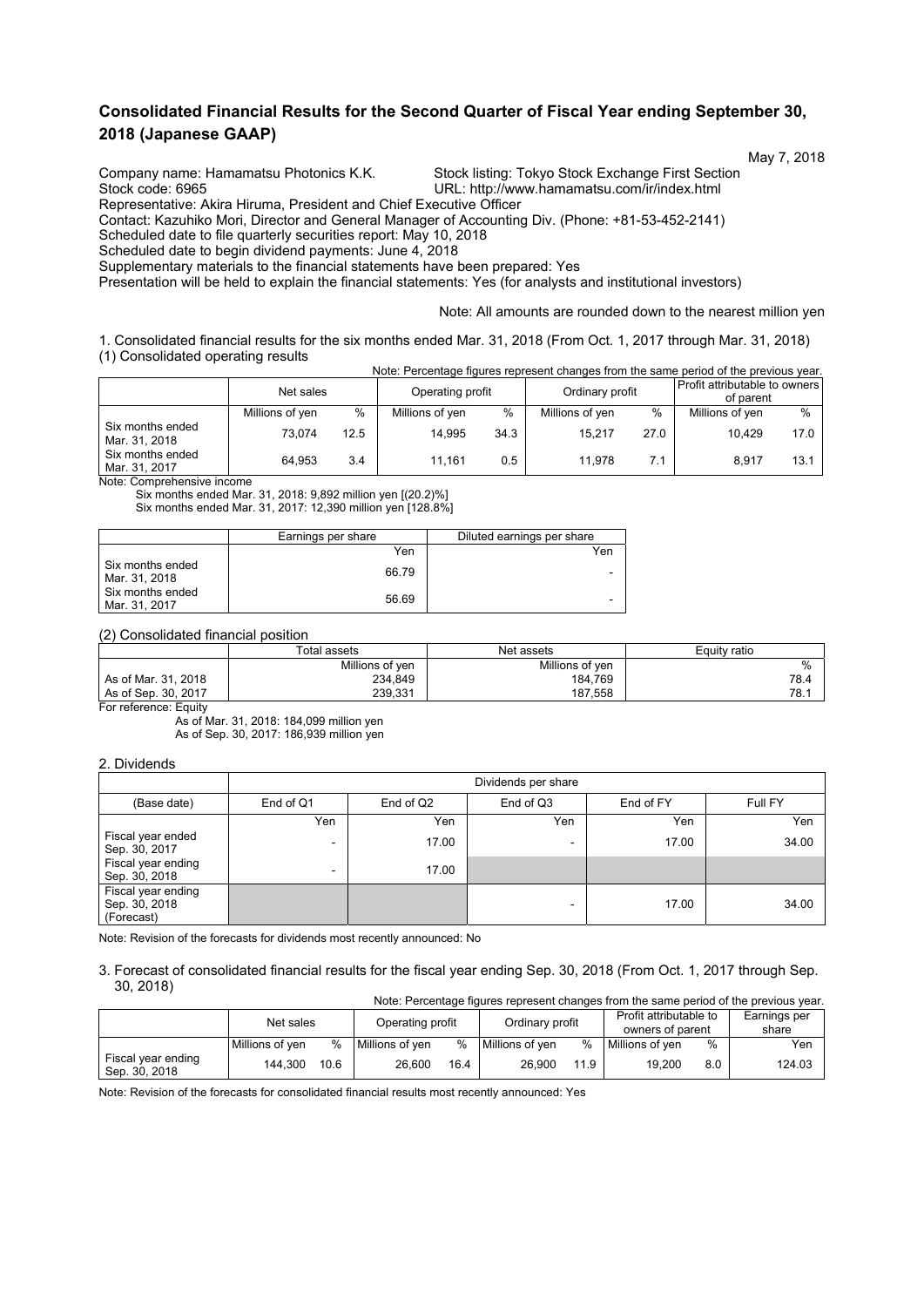#### 4. Others

- (1) Changes in consolidated subsidiaries (Changes in scope of consolidation): None
- (2) Application of special accounting treatment for preparing quarterly consolidated financial statements: Yes
- (3) Changes in accounting principles, changes in accounting estimates, and changes in presentation due to revisions
	- (a) Changes in accounting principles accompanying revisions in accounting standards: None
	- (b) Changes other than those in (a) above: None
	- (c) Changes in accounting estimates: None
	- (d) Changes in presentation due to revisions: None
- (4) Number of shares outstanding
	- (a) Number of shares outstanding at end of period including treasury shares As of Mar. 31, 2018: 167,529,968 shares As of Sep. 30, 2017: 167,529,968 shares
	- (b) Number of treasury shares at end of period As of Mar. 31, 2018: 12,732,342 shares As of Sep. 30, 2017: 10,213,886 shares
	- (c) Average number of shares issued during the period Six months ended Mar. 31, 2018: 156,152,114 shares Six months ended Mar. 31, 2017: 157,316,201 shares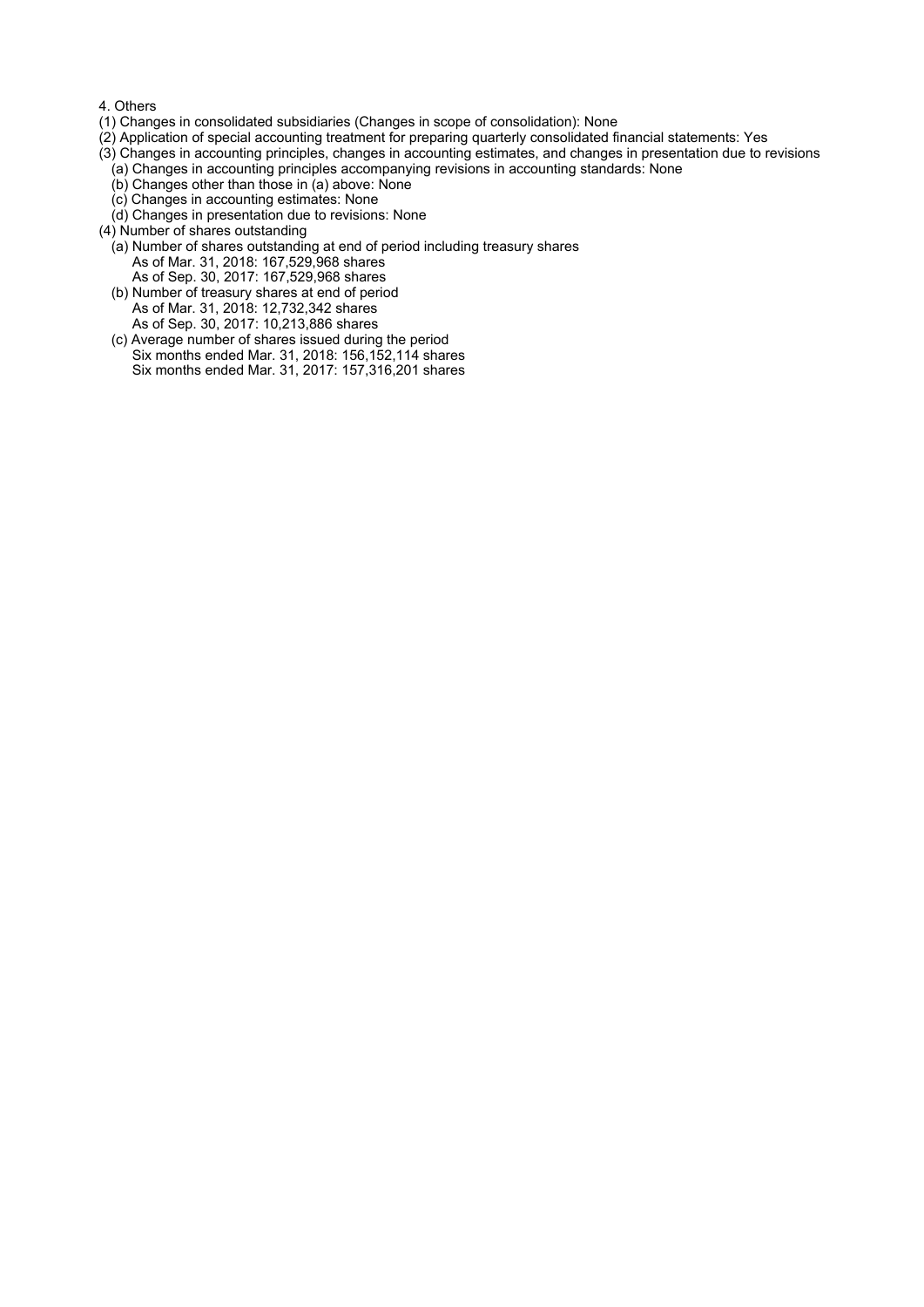# **1. Qualitative Information Related to Consolidated Performance for the Second Quarter of this Fiscal Year**

## **(1) Operating Results**

During the second quarter of this fiscal year (six months ended March 31, 2018), Japan's economy maintained a modest economic recovery trend, with capital investment rising amid improved corporate earnings, and exports rallying. Nevertheless, the economic outlook remained opaque with the political trends in Europe and the United States, geopolitical risks in East Asia and the Middle East, as well as the appreciation of the yen through the end of March.

Given these circumstances, our Group strove to expand net sales and earnings by our research and development leveraging the proprietary photonics technologies we have cultivated over many years and continued proactive capital investment, based on our medium to long-term vision for the future. As a result, we closed the second quarter with net sales of JPY 73,074 million, up by JPY 8,121 million (12.5%) over one year ago. From an earnings perspective as well, operating profit was JPY 14,995 million, up by JPY 3,833 million (34.3%) compared with one year ago, ordinary profit was JPY 15,217 million, up by JPY 3,239 million (27.0%) from the previous year, and quarterly profit attributable to owners of parent was JPY 10,429 million, up by JPY 1,511 million (17.0%) from the same period one year ago.

Performance by segment is as follows;

#### (Electron Tube)

In the medical field, sales of photomultiplier tubes (PMT) for nuclear medicine testing applications such as Positron Emission Tomography (PET) contracted. On the other hand, sales of products for inspection and monitoring systems such as blood analyzers remained solid, thanks to their strong reputation for their high sensitivity, low-noise, and high-speed operations.

In addition, in the measuring instrument field, sales for oil-well logging devices that offer superior ruggedness to withstand against harsh work conditions such as high temperatures, shocks, and vibrations were higher. In imaging devices and light sources, sales in the industrial field of microfocus X-ray sources for X-ray nondestructive testing devices were brisk, both inside and outside Japan, thanks to their strong reputation for high-definition, high reliability and excellent stability. In addition, sales in the medical field of scintillators for converting X-rays into visible light were solid. Xenon flash lamps and deuterium lamps for environmental analysis and other applications also sold well.

As a result, the Electron Tube business closed the second quarter with net sales of JPY 27,941 million, up by 15.5%, and operating profit of JPY 10,003 million, up by 19.6% from the same period one year ago. (Opto-semiconductor)

In opto-semiconductor devices, sales of image sensors for semiconductor fabrication and inspection equipment in the industrial field maintained a strong performance and sales of Photo ICs, photodiodes and LED in the FA (Factory Automation) sector for applications such as controls for industrial-use robots and other equipment increased as well. Opto-semiconductor devices also performed well in the medical field. As a result, net sales in the Opto-semiconductor business were JPY 34,157 million, up by 14.3%, and operating profit was JPY 11,282 million, up by 29.3% from the same period one year ago. (Imaging and Measurement Instruments)

In image processing and measurement systems, sales of digital slide scanners for remote pathologic diagnosis systems and other pathologic applications were solid primarily in Europe thanks to the release of new products. However, sales of failure analysis systems for semiconductor devices contracted due to the concentration of orders to the second half. Sales of digital cameras used in the life sciences sector and biotechnology sector were also down.

As a result, net sales for the Imaging and Measurement Instruments business were JPY 8,681 million, down by 1.6%, and operating profit was JPY 1,880 million, down by 2.0% from the same period one year ago.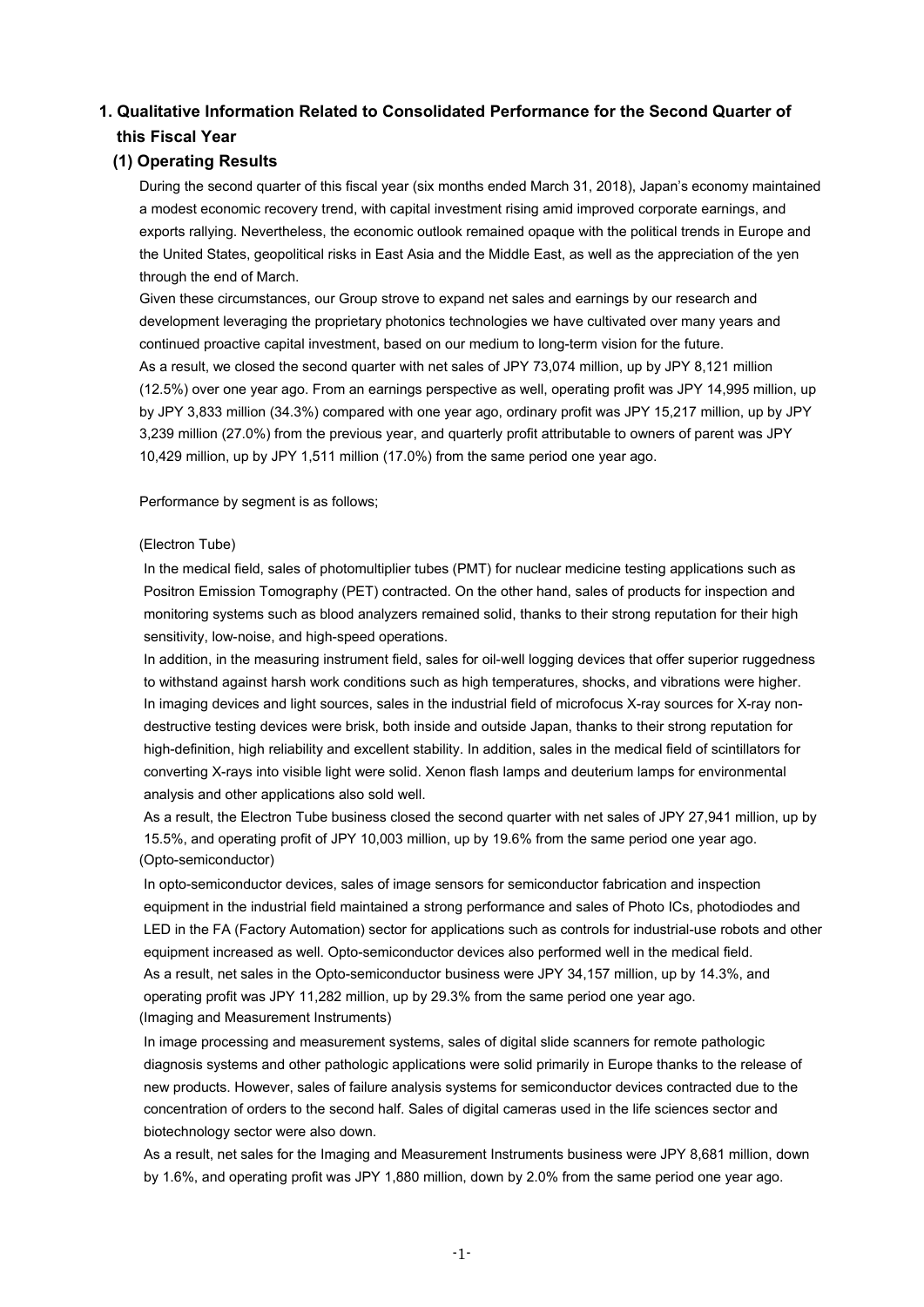### (Other)

Sales from other operations include the semiconductor laser business, hotel operations run by Iwata Grand Hotel Inc., a subsidiary, and business relating to the unique products of Beijing Hamamatsu Photon Techniques Inc., which is also a subsidiary.

Net sales were JPY 2,293 million, up by 11.5%, and operating profit was JPY 198 million, up by 71.8% from the same period one year ago.

### **(2) Financial Conditions**

#### a. Summary of Assets, Liabilities and Net Assets

Current assets decreased by JPY 12,001 million from the end of the previous fiscal year, despite an increase in notes and accounts receivable-trade of JPY 1,738 million, and mainly reflected a decrease in cash and deposits of JPY 13,588 million.

Non-current assets increased by JPY 7,519 million from the end of the previous fiscal year. This mainly reflected an increase in property, plant and equipment of JPY 3,177 million that resulted from an increase in buildings and structures, and an increase in intangible assets of JPY 3,927 million that resulted from an increase in goodwill related to the acquisition of a subsidiary in the United States.

Total assets at the end of the second quarter were JPY 234,849 million, down by JPY 4,482 million from the end of the fiscal year ended September 30, 2017.

Current liabilities decreased by JPY 2,335 million from the end of the previous fiscal year. This result was mainly due to a decrease in electronically recorded obligations-operating of JPY 3,385 million.

Non-current liabilities increased by JPY 642 million from the previous fiscal year-end, mainly due to an increase in reserve for loss on dissolution of employees' pension fund of JPY 534 million.

Total liabilities at the end of the second quarter were JPY 50,080 million, down by JPY 1,693 million from the end of the fiscal year ended September 30, 2017.

Net assets at the end of the second quarter of this fiscal year were JPY 184,769 million, down by JPY 2,789 million from the end of the fiscal year ended September 30, 2017. This mainly reflected an increase in retained earnings of JPY 7,750 million as a result of reporting profit attributable to owners of parent and a decrease of JPY 9,999 million in treasury shares because of an acquisition.

#### b. Summary of Cash Flows

At the end of the second quarter, cash and cash equivalents (referred to below as "cash") stood at JPY 57,636 million, down by JPY 5,749 million from the end of the previous fiscal year.

(Cash flows from operating activities)

Net cash provided by operating activities during the second quarter was JPY 10,459 million, down by JPY 5,563 million compared with JPY 16,023 million in the same period in the previous fiscal year. This mainly reflected profit before income taxes and depreciation.

(Cash flows from investing activities)

Net cash used in investing activities was JPY 2,891 million, which reduced expenditures by JPY 3,832 million compared with net cash used in investing activities of JPY 6,723 million in the same period of the previous fiscal year. This mainly reflected the JPY 6,724 million in purchase of property, plant and equipment, and the JPY 3,922 million in purchase of shares of subsidiaries in the United States, which offset the withdrawal from time deposits (over three months; a non-cash item).

(Cash flows from financing activities)

Net cash used in financing activities was JPY 12,958 million, which increased expenditures by JPY 10,310 million compared with net cash used in financing activities of JPY 2,647 million in the same period of the previous fiscal year, reflecting the purchase of treasury shares.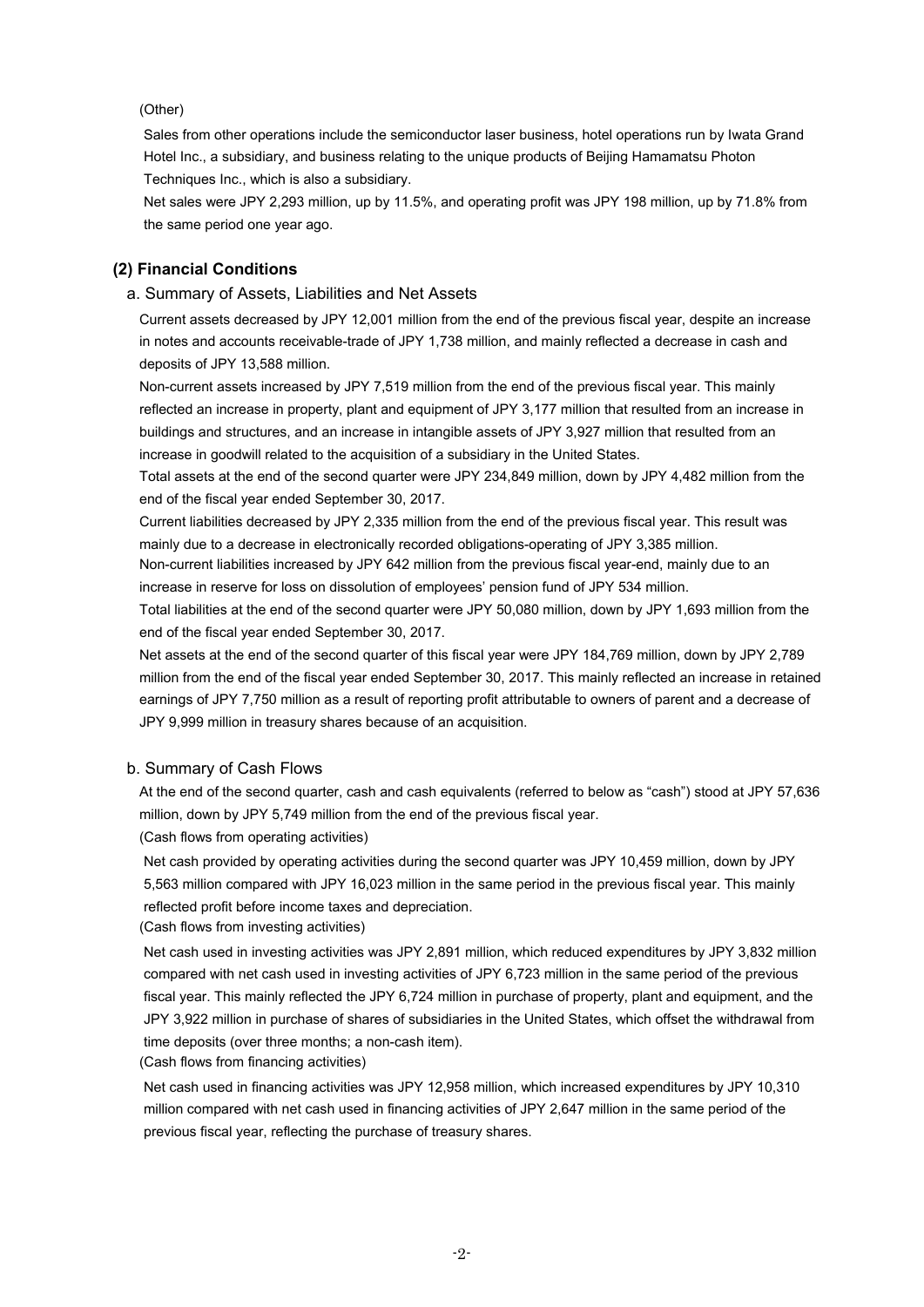## **(3) Projection for the Year**

Based on factors such as the conditions in markets where we are conducting our businesses and the improvement in operating performance in the most recent quarter, we have made the following revisions to our forecast of consolidated financial results for the fiscal year ending Sep. 30, 2018, which we announced on November 13, 2017.

We assume the yen/US dollar exchange rate for the second half year (From Apr. 1, 2018 through Sep. 30, 2018) will be JPY 105 and the yen/Euro exchange rate will be JPY 130.

Forecast of Consolidated Financial Results for the Fiscal Year Ending Sep. 30, 2018 (From Oct. 1, 2017 through Sep. 30, 2018)

| (Millions of Japanese Yen) |           |                  |                 |                                                  |                       |
|----------------------------|-----------|------------------|-----------------|--------------------------------------------------|-----------------------|
|                            | Net sales | Operating profit | Ordinary profit | Profit<br>attributable to<br>owners of<br>parent | Earnings<br>per share |
|                            |           |                  |                 |                                                  | (Yen)                 |
| Previous forecast (A)      | 136,300   | 23,600           | 23,900          | 17,500                                           | 111.24                |
| Revised forecast (B)       | 144,300   | 26,600           | 26,900          | 19,200                                           | 124.03                |
| Change (B-A)               | 8,000     | 3,000            | 3,000           | 1,700                                            |                       |
| Change (%)                 | 5.9       | 12.7             | 12.6            | 9.7                                              |                       |

-3-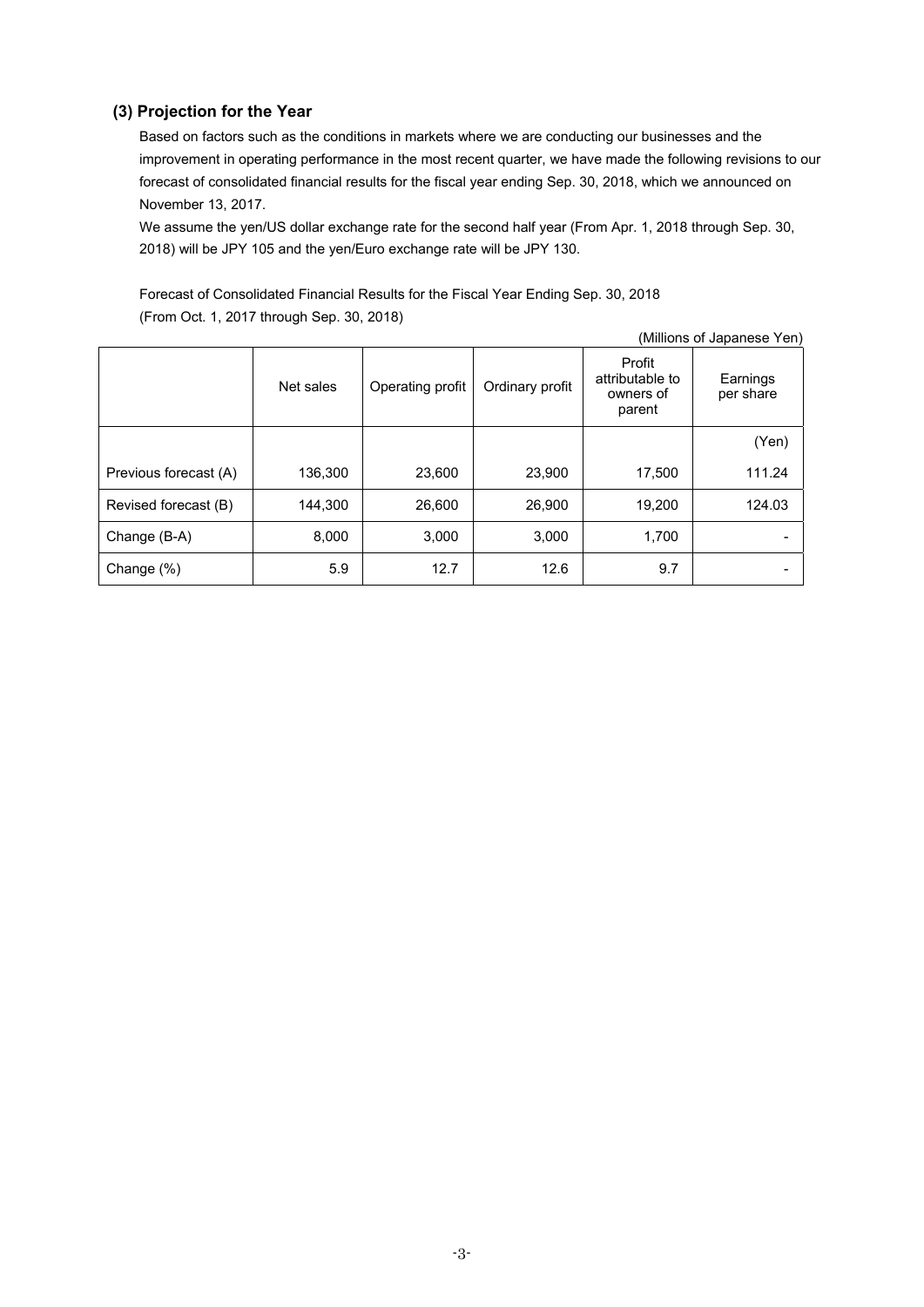Consolidated Balance Sheets

|                                        | As of<br>Sep. 30, 2017 | As of<br>Mar. 31, 2018 |
|----------------------------------------|------------------------|------------------------|
| Assets                                 |                        |                        |
| <b>Current assets</b>                  |                        |                        |
| Cash and deposits                      | 83,902                 | 70,313                 |
| Notes and accounts receivable - trade  | 33,608                 | 35,346                 |
| Merchandise and finished goods         | 8,742                  | 8,431                  |
| Work in process                        | 16,389                 | 16,450                 |
| Raw materials and supplies             | 6,620                  | 7,268                  |
| Other                                  | 7,729                  | 7,189                  |
| Allowance for doubtful accounts        | (159)                  | (166)                  |
| <b>Total current assets</b>            | 156,834                | 144,832                |
| Non-current assets                     |                        |                        |
| Property, plant and equipment          |                        |                        |
| Buildings and structures, net          | 31,668                 | 35,327                 |
| Machinery, equipment and vehicles, net | 9,843                  | 10,022                 |
| Tools, furniture and fixtures, net     | 3,951                  | 4,277                  |
| Land                                   | 16,545                 | 16,727                 |
| Leased assets, net                     | 299                    | 327                    |
| Construction in progress               | 5,983                  | 4,787                  |
| Total property, plant and equipment    | 68,291                 | 71,469                 |
| Intangible assets                      |                        |                        |
| Goodwill                               | 9                      | 4,022                  |
| Other                                  | 1,688                  | 1,603                  |
| Total intangible assets                | 1,697                  | 5,625                  |
| Investments and other assets           |                        |                        |
| Investment securities                  | 3,684                  | 4,153                  |
| Deferred tax assets                    | 6,412                  | 6,267                  |
| Other                                  | 2,429                  | 2,519                  |
| Allowance for doubtful accounts        | (19)                   | (19)                   |
| Total investments and other assets     | 12,507                 | 12,921                 |
| Total non-current assets               | 82,497                 | 90,016                 |
| <b>Total assets</b>                    | 239,331                | 234,849                |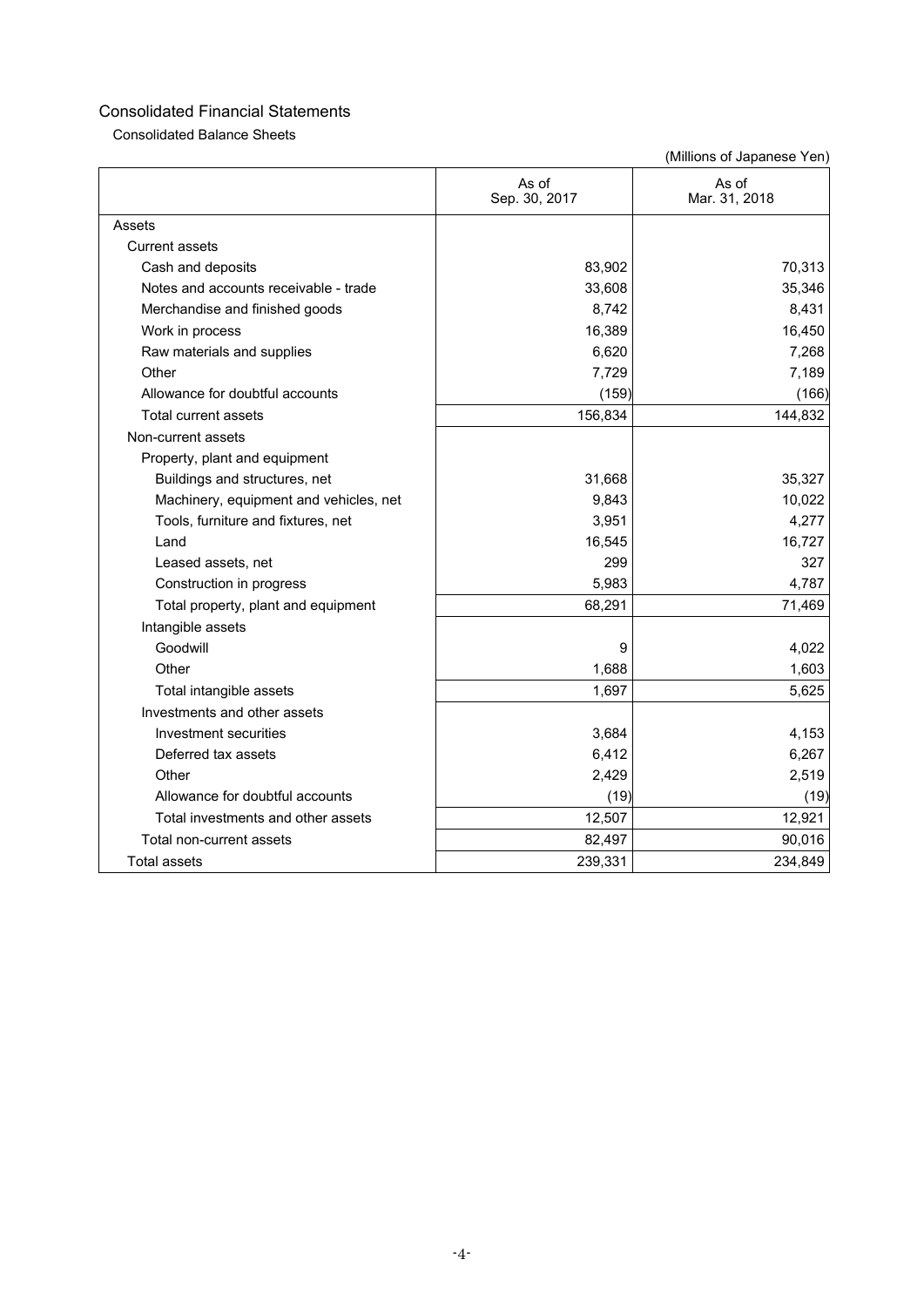Consolidated Balance Sheets

|                                                 | As of<br>Sep. 30, 2017 | As of<br>Mar. 31, 2018 |  |
|-------------------------------------------------|------------------------|------------------------|--|
| Liabilities                                     |                        |                        |  |
| <b>Current liabilities</b>                      |                        |                        |  |
| Notes and accounts payable - trade              | 5,232                  | 6,238                  |  |
| Electronically recorded obligations - operating | 8,866                  | 5,480                  |  |
| Short-term loans payable                        | 2,230                  | 2,264                  |  |
| Current portion of long-term loans payable      | 3,194                  | 3,182                  |  |
| Income taxes payable                            | 3,517                  | 3,483                  |  |
| Provision for bonuses                           | 4,570                  | 3,913                  |  |
| Provision for loss on disaster                  |                        | 131                    |  |
| Other                                           | 12,446                 | 13,028                 |  |
| <b>Total current liabilities</b>                | 40,059                 | 37,723                 |  |
| Non-current liabilities                         |                        |                        |  |
| Long-term loans payable                         | 3,683                  | 3,598                  |  |
| Reserve for loss on dissolution of employees'   |                        | 534                    |  |
| pension fund                                    |                        |                        |  |
| Net defined benefit liability                   | 7,025                  | 7,138                  |  |
| Other                                           | 1,004                  | 1,086                  |  |
| Total non-current liabilities                   | 11,713                 | 12,356                 |  |
| <b>Total liabilities</b>                        | 51,773                 | 50,080                 |  |
| Net assets                                      |                        |                        |  |
| Shareholders' equity                            |                        |                        |  |
| Capital stock                                   | 34,928                 | 34,928                 |  |
| Capital surplus                                 | 34,672                 | 34,672                 |  |
| Retained earnings                               | 131,678                | 139,429                |  |
| Treasury shares                                 | (16,060)               | (26,060)               |  |
| Total shareholders' equity                      | 185,219                | 182,970                |  |
| Accumulated other comprehensive income          |                        |                        |  |
| Valuation difference on available-for-sale      |                        |                        |  |
| securities                                      | 1,259                  | 1,553                  |  |
| Foreign currency translation adjustment         | 1,210                  | 263                    |  |
| Remeasurements of defined benefit plans         | (750)                  | (687)                  |  |
| Total accumulated other comprehensive           |                        | 1,129                  |  |
| income                                          | 1,719                  |                        |  |
| Non-controlling interests                       | 618                    | 669                    |  |
| Total net assets                                | 187,558                | 184,769                |  |
| Total liabilities and net assets                | 239,331                | 234,849                |  |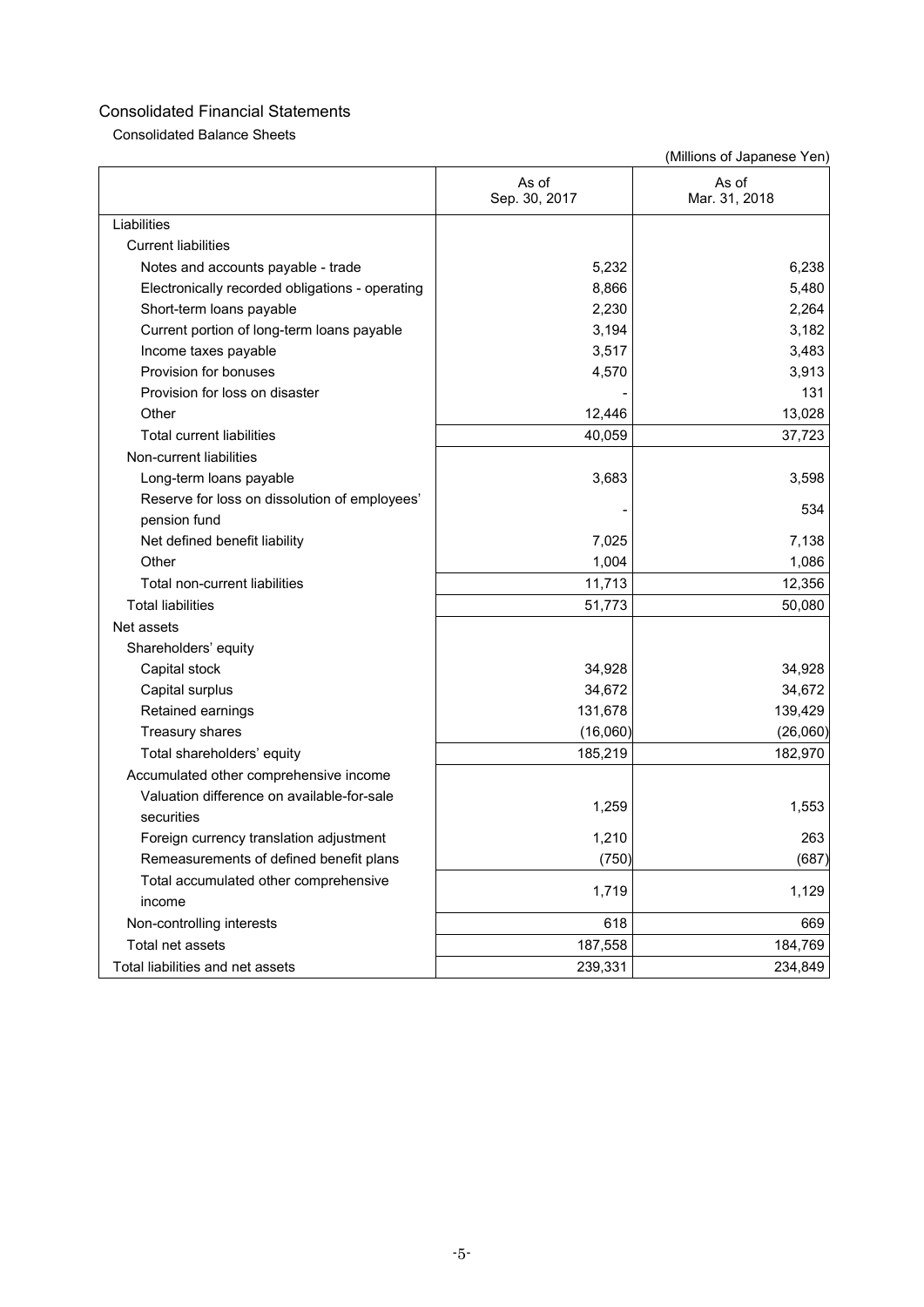Consolidated Statements of Income

|                                                  | Six months ended<br>Mar. 31, 2017 | Six months ended<br>Mar. 31, 2018 |
|--------------------------------------------------|-----------------------------------|-----------------------------------|
| Net sales                                        | 64,953                            | 73,074                            |
| Cost of sales                                    | 32,915                            | 35,383                            |
| Gross profit                                     | 32,038                            | 37,690                            |
| Selling, general and administrative expenses     | 20,876                            | 22,695                            |
| Operating profit                                 | 11,161                            | 14,995                            |
| Non-operating income                             |                                   |                                   |
| Interest income                                  | 97                                | 77                                |
| Rent of real estate for investment               | 33                                | 44                                |
| Foreign exchange gains                           | 527                               | 77                                |
| Share of profit of entities accounted for using  | 55                                | 53                                |
| equity method                                    |                                   |                                   |
| Other                                            | 229                               | 233                               |
| Total non-operating income                       | 943                               | 486                               |
| Non-operating expenses                           |                                   |                                   |
| Interest expenses                                | 57                                | 32                                |
| Rent expenses on real estates                    | 38                                | 60                                |
| Commission for purchase of treasury shares       |                                   | 103                               |
| Other                                            | 29                                | 66                                |
| Total non-operating expenses                     | 125                               | 264                               |
| Ordinary profit                                  | 11,978                            | 15,217                            |
| Extraordinary income                             |                                   |                                   |
| Gain on sales of non-current assets              | 11                                | 11                                |
| Gain on sales of investment securities           | 0                                 |                                   |
| Total extraordinary income                       | 11                                | 11                                |
| <b>Extraordinary losses</b>                      |                                   |                                   |
| Loss on sales of non-current assets              | 5                                 | 52                                |
| Loss on retirement of non-current assets         | 29                                | 13                                |
| Loss on disaster                                 |                                   | 201                               |
| Provision for loss on dissolution of the         |                                   | 534                               |
| employees' pension fund                          |                                   |                                   |
| Total extraordinary losses                       | 35                                | 800                               |
| Profit before income taxes                       | 11,954                            | 14,428                            |
| Income taxes                                     | 3,001                             | 3,967                             |
| Profit                                           | 8,953                             | 10,461                            |
| Profit attributable to non-controlling interests | 35                                | 31                                |
| Profit attributable to owners of parent          | 8,917                             | 10,429                            |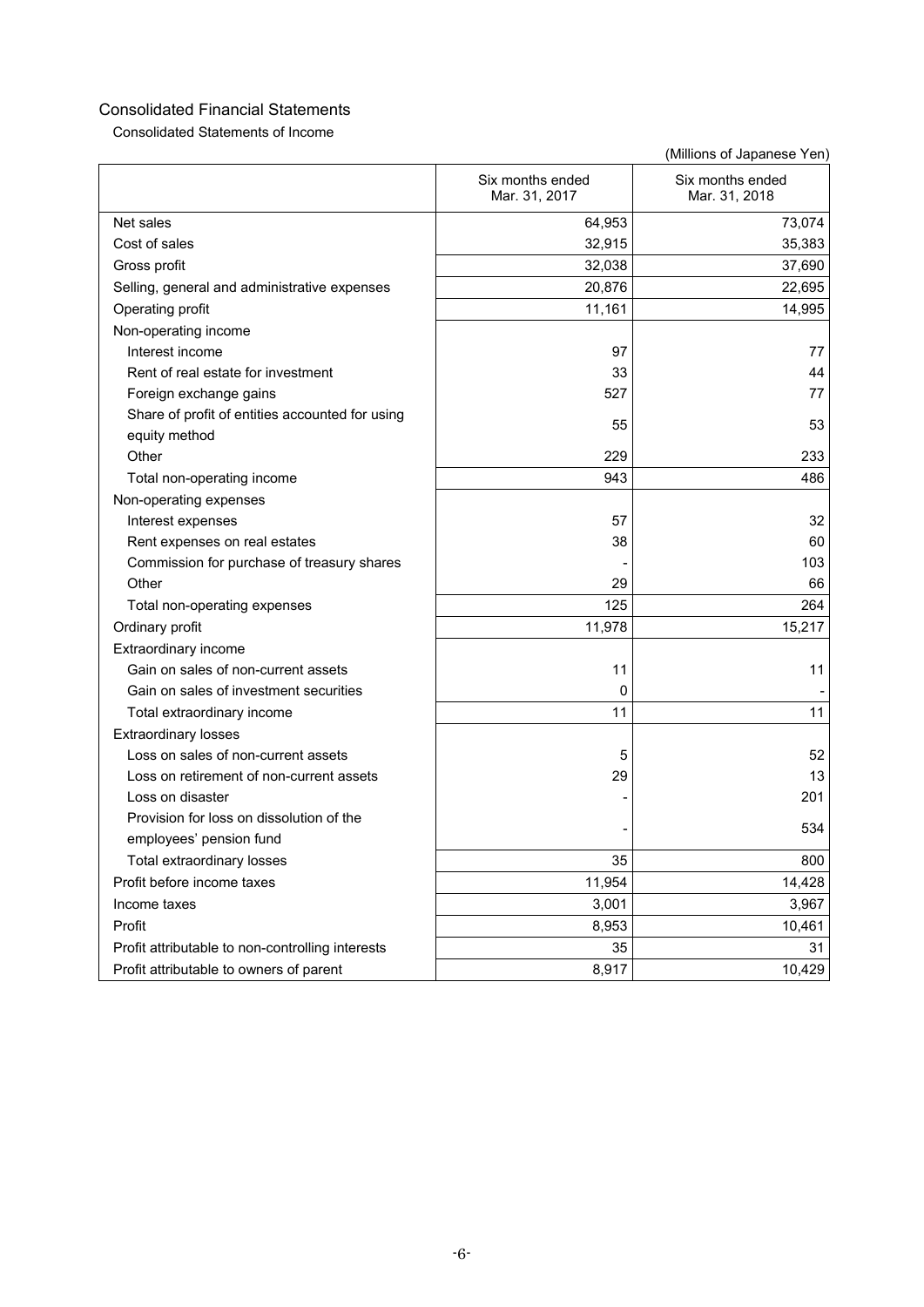Consolidated Statements of Comprehensive Income

|                                                                                      | Six months ended<br>Mar. 31, 2017 | Six months ended<br>Mar. 31, 2018 |
|--------------------------------------------------------------------------------------|-----------------------------------|-----------------------------------|
| Profit                                                                               | 8,953                             | 10,461                            |
| Other comprehensive income                                                           |                                   |                                   |
| Valuation difference on available-for-sale<br>securities                             | 297                               | 293                               |
| Foreign currency translation adjustment                                              | 3,038                             | (928)                             |
| Remeasurements of defined benefit plans, net of<br>tax                               | 70                                | 63                                |
| Share of other comprehensive income of entities<br>accounted for using equity method | 30                                | 2                                 |
| Total other comprehensive income                                                     | 3,436                             | (569)                             |
| Comprehensive income                                                                 | 12,390                            | 9,892                             |
| Comprehensive income attributable to                                                 |                                   |                                   |
| Comprehensive income attributable to owners of<br>parent                             | 12,322                            | 9,839                             |
| Comprehensive income attributable to non-<br>controlling interests                   | 68                                | 52                                |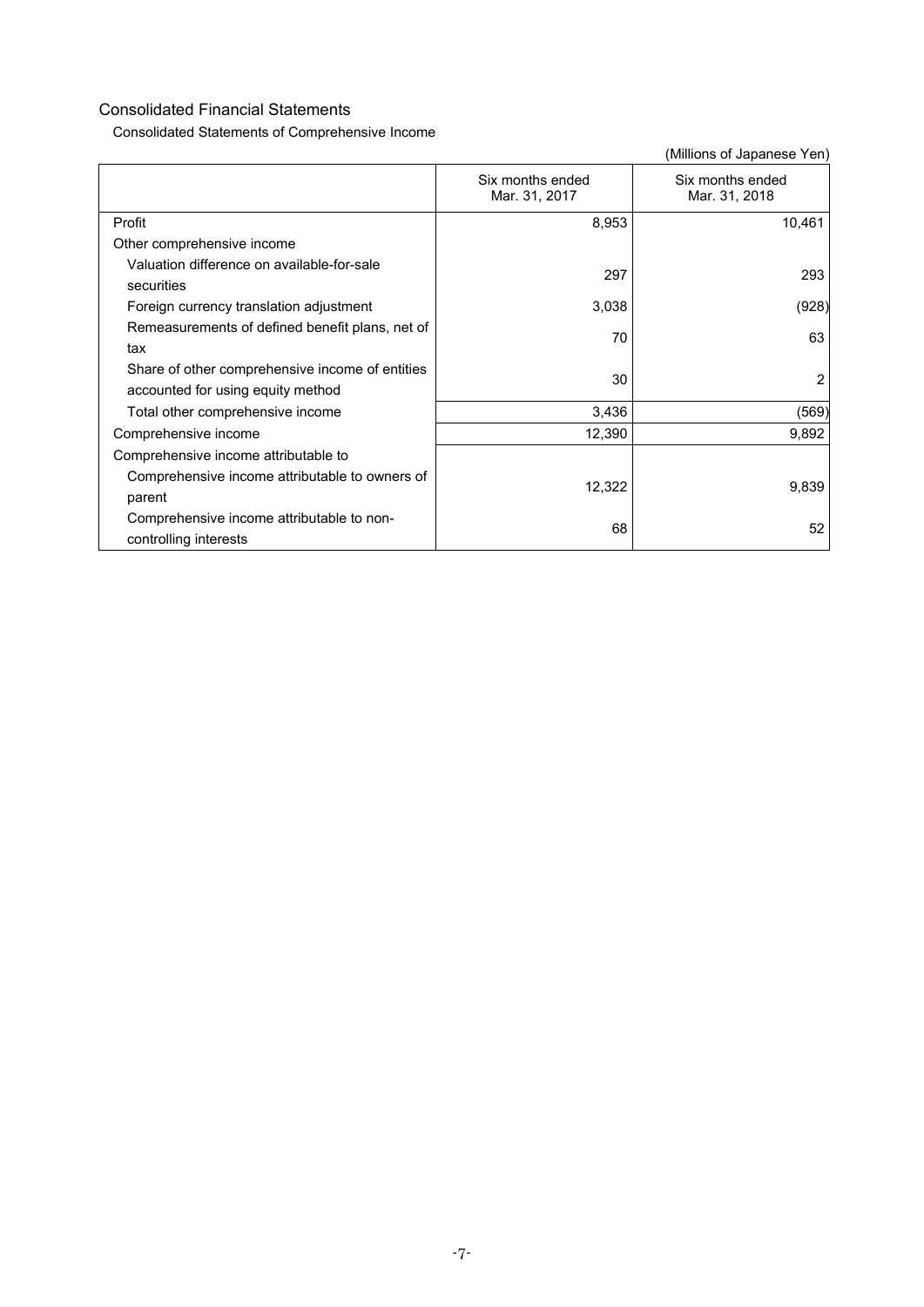Consolidated Statements of Cash Flows

|                                                                               | Six months ended<br>Mar. 31, 2017 | Six months ended<br>Mar. 31, 2018 |
|-------------------------------------------------------------------------------|-----------------------------------|-----------------------------------|
| Cash flows from operating activities                                          |                                   |                                   |
| Profit before income taxes                                                    | 11,954                            | 14,428                            |
| Depreciation                                                                  | 4,707                             | 4,919                             |
| Increase (decrease) in provision for bonuses                                  | 5                                 | (645)                             |
| Interest and dividend income                                                  | (120)                             | (100)                             |
| Interest expenses                                                             | 57                                | 32                                |
| Share of (profit) loss of entities accounted for<br>using equity method       | (55)                              | (53)                              |
| Decrease (increase) in notes and accounts                                     | (1, 418)                          | (2, 147)                          |
| receivable - trade                                                            |                                   |                                   |
| Decrease (increase) in inventories                                            | 730                               | (619)                             |
| Increase (decrease) in notes and accounts<br>payable - trade                  | 493                               | (1, 972)                          |
| Other, net                                                                    | 1,567                             | 652                               |
| Subtotal                                                                      | 17,923                            | 14,494                            |
| Interest and dividend income received                                         | 117                               | 100                               |
| Interest expenses paid                                                        | (57)                              | (32)                              |
| Income taxes (paid) refund                                                    | (1,960)                           | (4, 102)                          |
| Net cash provided by (used in) operating<br>activities                        | 16,023                            | 10,459                            |
|                                                                               |                                   |                                   |
| Cash flows from investing activities                                          | 521                               |                                   |
| Net decrease (increase) in time deposits<br>Proceeds from sales of securities | 1,000                             | 7,810                             |
|                                                                               |                                   |                                   |
| Purchase of property, plant and equipment                                     | (7,647)                           | (6, 724)                          |
| Purchase of shares of subsidiaries resulting in                               |                                   | (3,922)                           |
| change in scope of consolidation<br>Other, net                                | (598)                             |                                   |
|                                                                               | (6, 723)                          | (54)<br>(2,891)                   |
| Net cash provided by (used in) investing activities                           |                                   |                                   |
| Cash flows from financing activities                                          |                                   |                                   |
| Net increase (decrease) in short-term loans<br>pavable                        | 163                               | (24)                              |
| Repayments of long-term loans payable                                         | (96)                              | (97)                              |
| Purchase of treasury shares                                                   | (0)                               | (10, 103)                         |
| Cash dividends paid                                                           | (2,679)                           | (2,680)                           |
| Other, net                                                                    | (34)                              | (53)                              |
| Net cash provided by (used in) financing activities                           | (2,647)                           | (12, 958)                         |
| Effect of exchange rate change on cash and cash                               |                                   |                                   |
| equivalents                                                                   | 2,313                             | (359)                             |
|                                                                               |                                   |                                   |
| Net increase (decrease) in cash and cash<br>equivalents                       | 8,964                             | (5,749)                           |
| Cash and cash equivalents at beginning of period                              | 53,595                            | 63,385                            |
| Cash and cash equivalents at end of period                                    | 62,560                            | 57,636                            |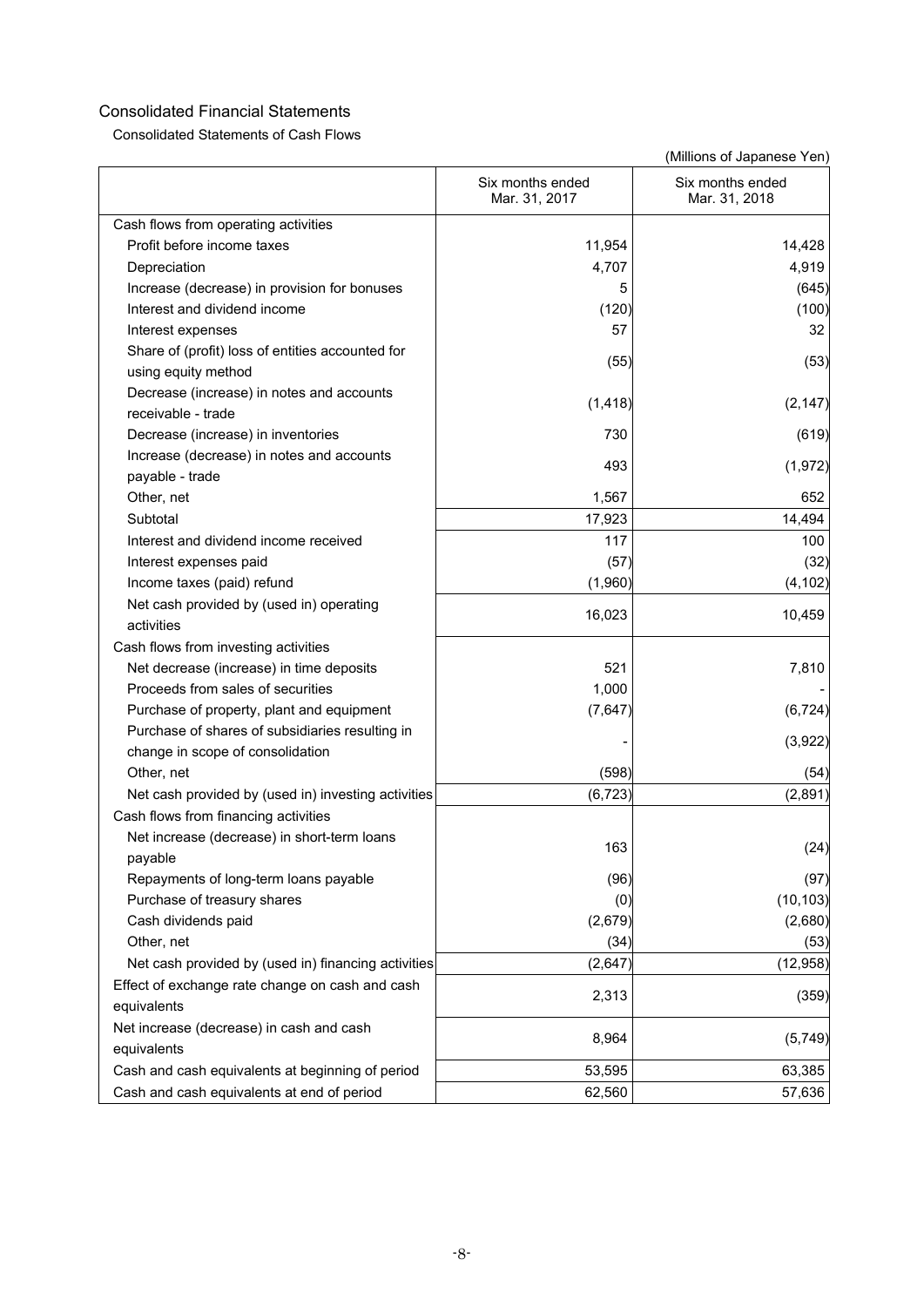## **Segment Information**

Information on the Amounts of Sales and Profit (Loss) for Reportable Segments

| (Millions of Japanese Yen) |                  |                        |                                           |        |                   |        |                         |                   |  |
|----------------------------|------------------|------------------------|-------------------------------------------|--------|-------------------|--------|-------------------------|-------------------|--|
|                            |                  |                        | Reportable Segment                        |        |                   |        |                         | Consolidated      |  |
|                            | Electron<br>Tube | Opto-<br>semiconductor | Imaging and<br>Measurement<br>Instruments | Total  | Other<br>(Note 1) | Total  | Adjustments<br>(Note 2) | total<br>(Note 3) |  |
| Net sales                  |                  |                        |                                           |        |                   |        |                         |                   |  |
| Outside customers          | 24.187           | 29.881                 | 8,826                                     | 62.895 | 2.057             | 64,953 |                         | 64,953            |  |
| Intersegment               | 844              | 442                    | 8                                         | 1.294  | 252               | 1.546  | (1,546)                 |                   |  |
| Total net sales            | 25,031           | 30,324                 | 8,834                                     | 64,189 | 2,310             | 66.500 | (1,546)                 | 64,953            |  |
| Segment profit             | 8,367            | 8,723                  | 1,919                                     | 19.009 | 115               | 19,124 | (7,963)                 | 11,161            |  |

Six months ended March 31, 2017 (From Oct. 1, 2016 through Mar. 31, 2017)

Notes:

- 1. The "Other" classification encompasses business segments not included in the reportable segments, and is the semiconductor laser business, hotel operations run by Iwata Grand Hotel Inc., a subsidiary, and business relating to the proprietary products of Beijing Hamamatsu Photon Techniques, Inc., which is also a subsidiary.
- 2. Adjustment of segment profit of negative JPY 7,963 million represents intersegment transactions of negative JPY 724 million and unallocated corporate expenses of negative JPY 7,239 million. Corporate expenses mainly consist of general and administrative expenses and basic research expenses that are unattributable to reportable segments.
- 3. Segment profit has been reconciled with operating profit presented in the consolidated financial statements.

Six months ended March 31, 2018 (From Oct. 1, 2017 through Mar. 31, 2018)

|                   | Reportable Segment |                        |                                           |        |                   |        |                         | Consolidated      |
|-------------------|--------------------|------------------------|-------------------------------------------|--------|-------------------|--------|-------------------------|-------------------|
|                   | Electron<br>Tube   | Opto-<br>semiconductor | Imaging and<br>Measurement<br>Instruments | Total  | Other<br>(Note 1) | Total  | Adjustments<br>(Note 2) | total<br>(Note 3) |
| Net sales         |                    |                        |                                           |        |                   |        |                         |                   |
| Outside customers | 27.941             | 34,157                 | 8,681                                     | 70.780 | 2,293             | 73.074 |                         | 73,074            |
| Intersegment      | 783                | 403                    | 5                                         | 1,192  | 310               | 1,502  | (1,502)                 |                   |
| Total net sales   | 28,725             | 34,560                 | 8,686                                     | 71,973 | 2,603             | 74,576 | (1,502)                 | 73,074            |
| Segment profit    | 10,003             | 11,282                 | 1,880                                     | 23,166 | 198               | 23,364 | (8,369)                 | 14,995            |

(Millions of Japanese Yen)

Notes:

- 1. The "Other" classification encompasses business segments not included in the reportable segments, and is the semiconductor laser business, hotel operations run by Iwata Grand Hotel Inc., a subsidiary, and business relating to the proprietary products of Beijing Hamamatsu Photon Techniques, Inc., which is also a subsidiary.
- 2. Adjustment of segment profit of negative JPY 8,369 million represents intersegment transactions of negative JPY 675 million and unallocated corporate expenses of negative JPY 7,694 million. Corporate expenses mainly consist of general and administrative expenses and basic research expenses that are unattributable to reportable segments.

3. Segment profit has been reconciled with operating profit presented in the consolidated financial statements.